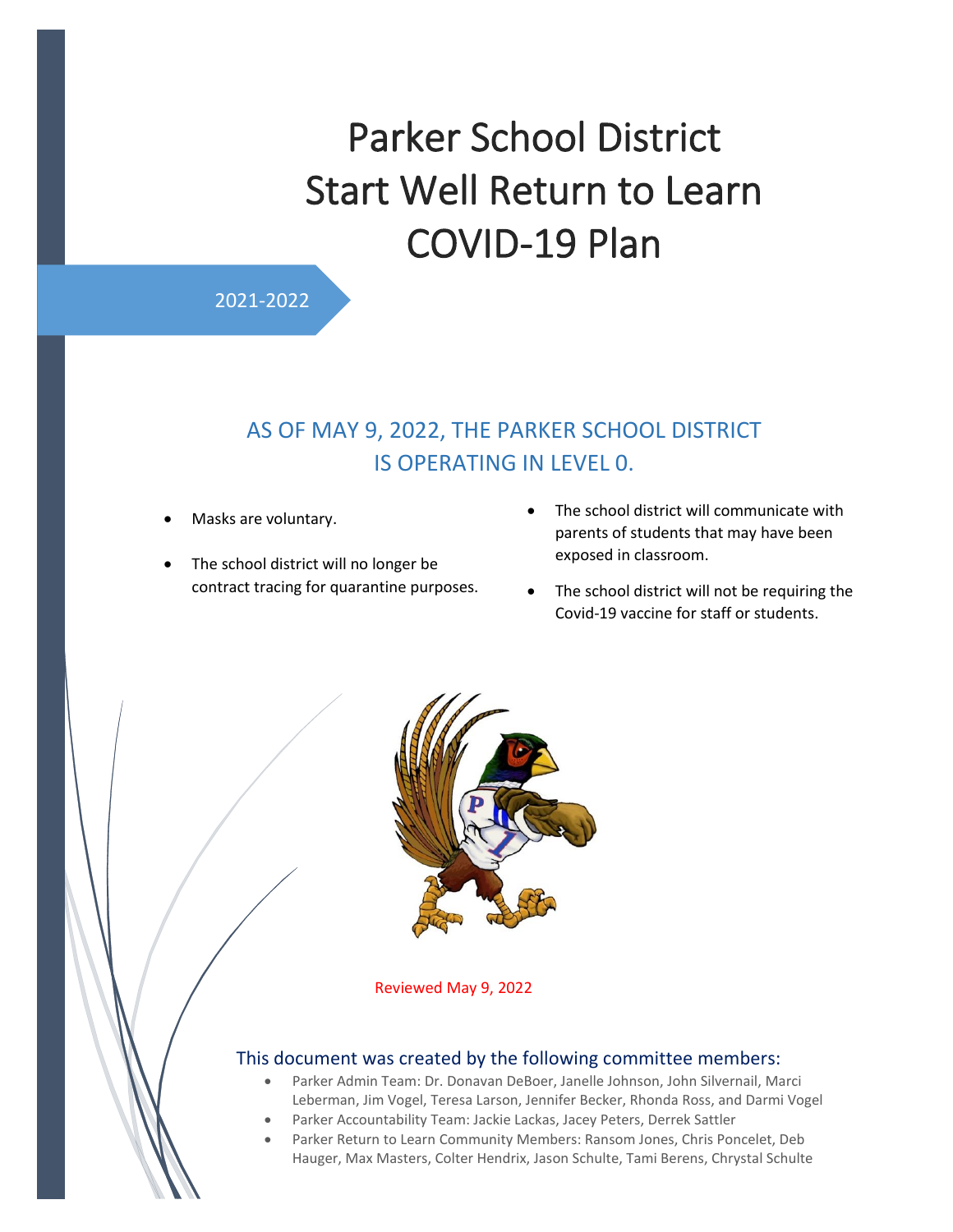# Table of Contents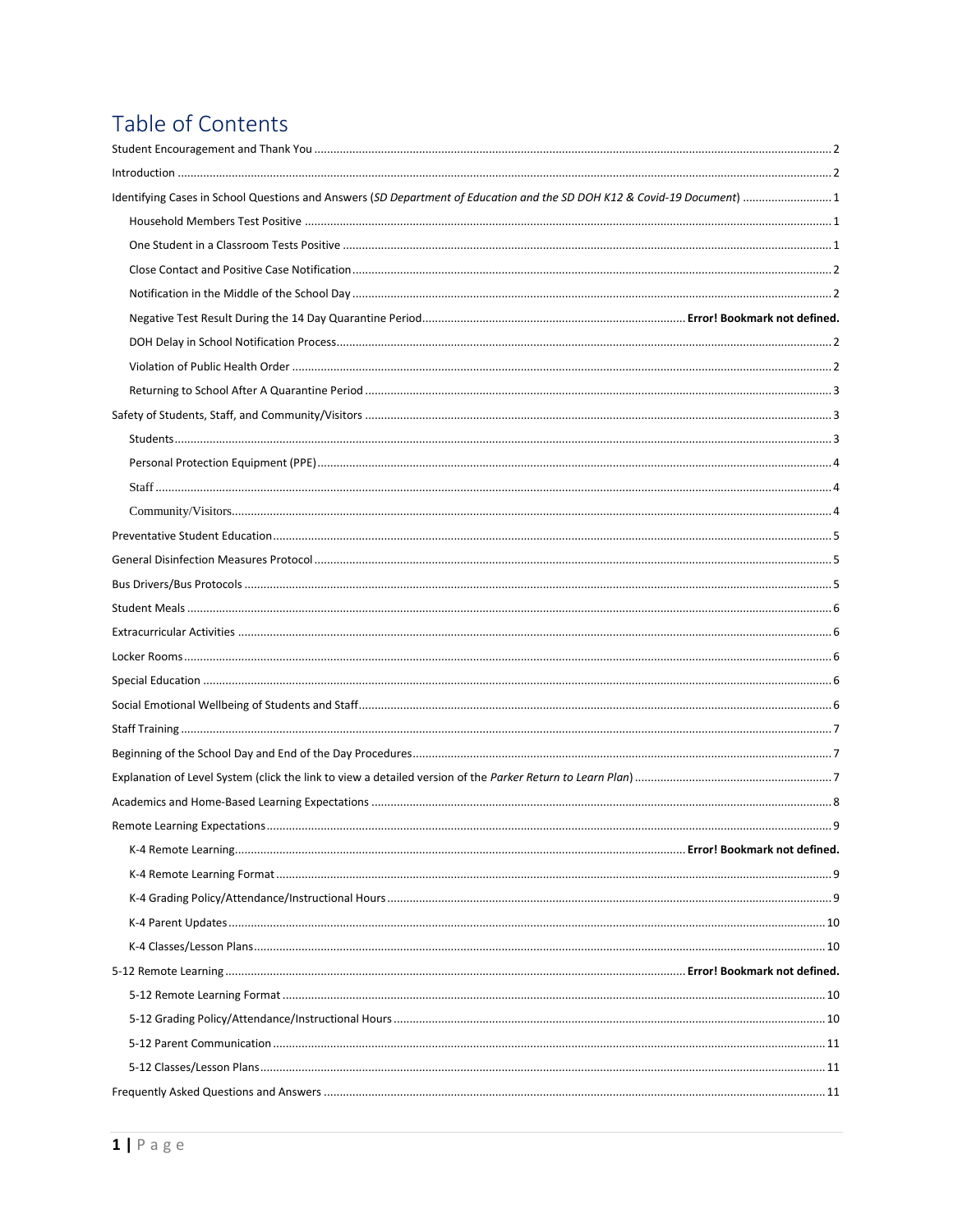## <span id="page-2-0"></span>Student Encouragement and Thank You

We realize this year has been uncertain while we all work to navigate the waters of Covid-19 and the daily changes this pandemic brings to us all.

We ask that you are mindful when speaking or referencing remote learning in and around your child(ren). *ICT Learn* stated it well when they posted the following message, "Our behavior and mannerisms will determine our child's attitude during this time. It is suggested that adults be angry or sad in private. Discuss frustrations away from the kids. We can set our kids up for success by teaching them to make the best of life's situations. Be a sounding board for student worries and disappointments. Stay positive and model perseverance." We are all in this together, we can overcome hiccups and will do so with integrity and grit.

A sincere thank you is expressed for the patience and flexibility of all families, students, staff, and community members as we tread these uncertain times. This process is new for us all and will take some creative thinking and fluidity of all involved to make this a stress free, successful school year for staff, students, and their families.

Safe Return Information:

- Date of last review August 3, 2021; meeting was open to the public
- Date of school board plan approval August 9, 2021
- Further review of the Parker School District's Return to Learn document will take
- place on the following dates:
	- December 2021
- <span id="page-2-1"></span>• December 2022
- June 2022
- June 2023
- Contact person for questions Dr. Donavan G. DeBoer

### Introduction

The Parker School District has created a plan with our Back to School Start Well Committee to create a safe, caring, and learning environment while reducing the impact of COVID-19 for students, staff, and community/visitors. The guidelines referenced in this plan are from the Centers for Disease Control and Prevention (CDC), World Health Organization (WHO), South Dakota Department of Health (S.D. DOH), and the South Dakota Department of Education (S.D. DOE). The plan will be updated regularly as new information comes in from the CDC, WHO, and applicable federal, state, and local agencies.

The goal of the Parker School District is to start school as scheduled on August 25, 2021, with all students in the school building. The Back to School Start Well Committee created a Leveled system approach for our students, staff, and community's safety. The leveled approach will be enacted based on the number of cases we have locally and through guidance from the South Dakota Department of Health and our local health care system. Advice will be provided by the South Dakota Department of Health, South Dakota Department of Education, the America Academy of Pediatrics (AAP), and local health care providers to determine if school will have to occur via Flex Learning or Remote learning based on our local community cases.

The AAP strongly advocates that, depending on the extent of COVID-19 outbreaks within the community, children be physically present in school this academic year. As pediatricians they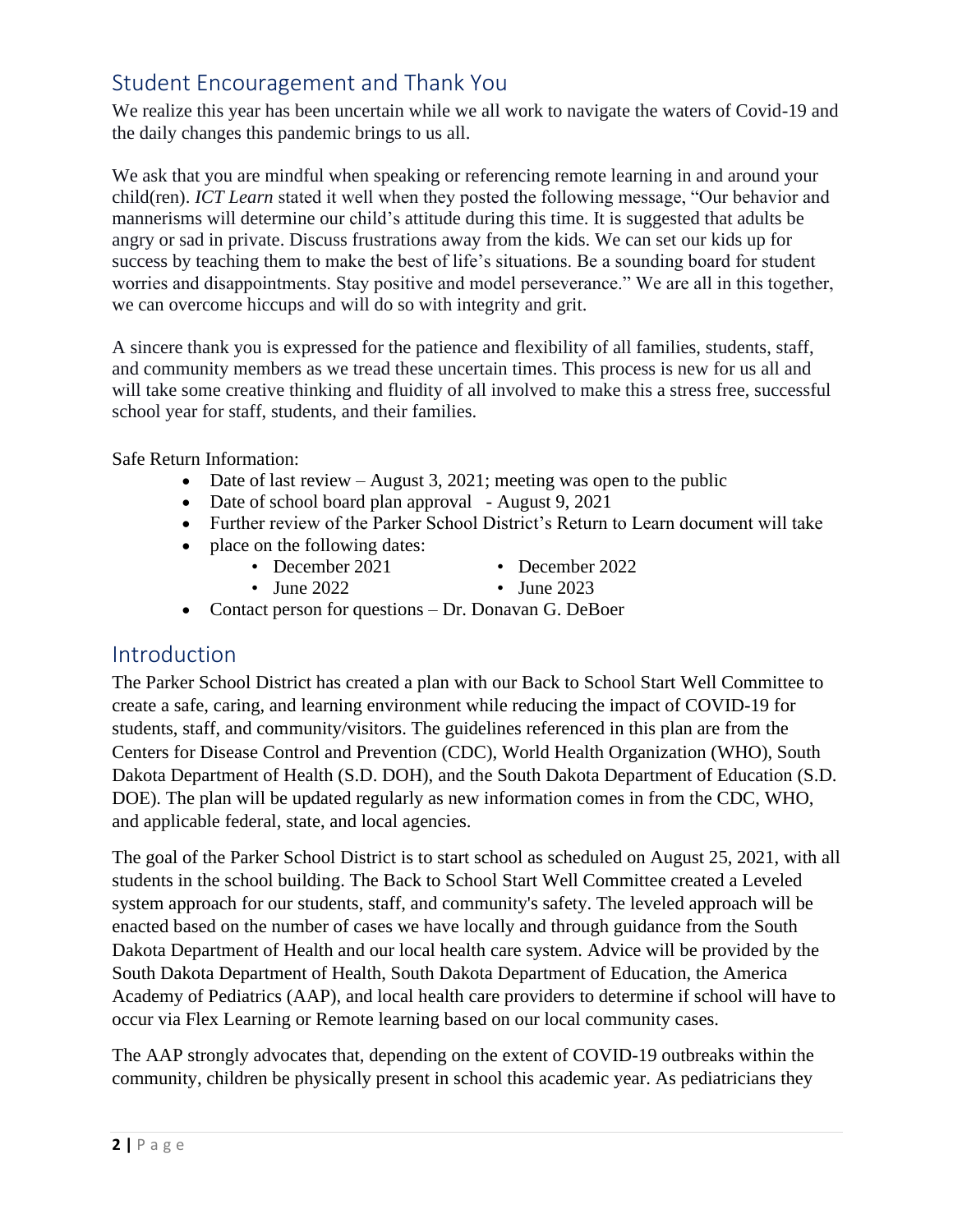know the importance of in-person learning and have seen the negative consequences in their patients this past spring when school was delivered via an online platform.

The Parker School District's main goal is to have students in class, participating in traditional face-to-face lessons. The School District has created a resources page for families to access that will walk them through the programs expected of students for remote learning **if** the need arises, during the 2021-2022 school year. The resource page will be released to students and families at a later date and time, upon need for distance learning.

The most critical component of our Return to Learn plan is a cooperative partnership with parents/guardians, staff, and students, where individuals commit to:

- 1. Stay home if sick and use our remote learning option when needed.
- 2. Practice good hygiene.
- 3. Practice social distancing when possible (3ft) and wear face coverings in common areas or when social distancing is not possible.
- 4. Respiratory Hygiene/Cough Etiquette
	- The following measures to contain respiratory secretions are recommended for all individuals with signs and symptoms of a respiratory infection.
		- oCover your mouth and nose with a tissue when coughing or sneezing; use the nearest waste receptacle to dispose of the tissue after use.
- 5. The Parker School District does not provide Covid-19 testing in building.

Parent assistance and best judgement is a critical part in our school staying open as families are asked to screen students each morning and make a responsible decision to keep their child home when they are feeling sick.

Students with disabilities may be the most affected students due to the learning loss from the Covid19 pandemic. Many households decided to forgo services during remote learning, others may not have had the same success remotely as they did in person.

We will use our dollars for learning loss to add an additional special education teacher, which will lower caseloads for our current special education staff. It will allow the entire staff to give more time to developing what Marzano and Hattie agree are the 8 most scientifically based strategies that affect student learning:

- 1. A clear focus for the lesson
- 2. Overt instruction
- 3. Student engagement with content
- 4. Give feedback
- 5. Multiple exposure to material
- 6. Application of knowledge
- 7. Collaboration for student activity
- **Covid-19 Vaccinations** (page 13 contains frequency asked questions regarding vaccines for children)

• If you are [fully vaccinated,](https://www.cdc.gov/coronavirus/2019-ncov/vaccines/fully-vaccinated.html#vaccinated) you can resume activities that you did before the pandemic without wearing a mask or physically distancing, except where required by laws, rules, regulations, or local guidance.

• Members of your family who are unvaccinated, have weakened immune systems, or underlying medical conditions need to continue to take steps to protect themselves from COVID-19.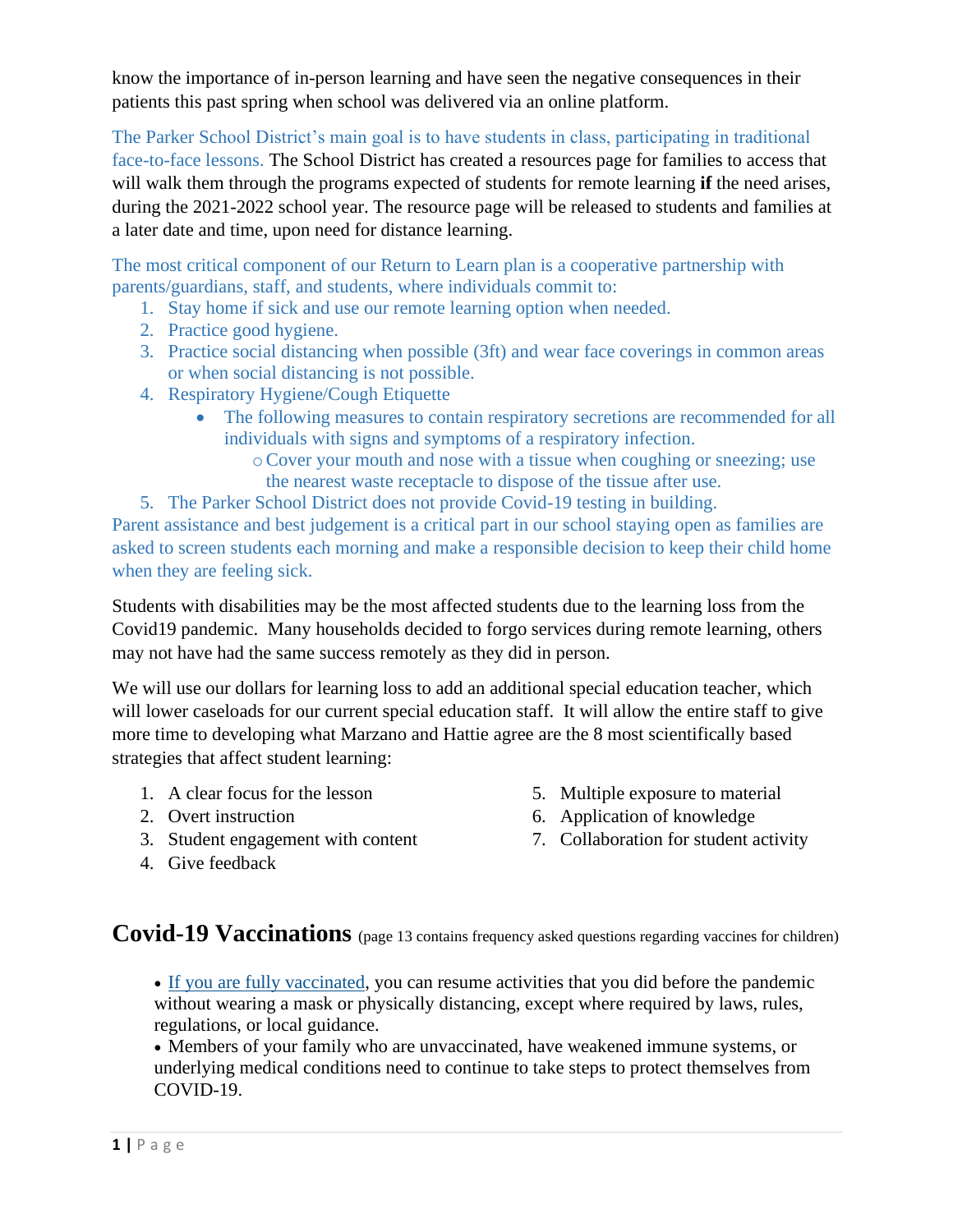In general, people are considered fully vaccinated:  $\pm$ 

- 2 weeks after their second dose in a 2-dose series, such as the Pfizer or Moderna vaccines, or
- 2 weeks after a single-dose vaccine, such as Johnson & Johnson's Janssen vaccine

If you don't meet these requirements, regardless of your age, you are NOT fully vaccinated. Keep taking all [precautions](https://www.cdc.gov/coronavirus/2019-ncov/prevent-getting-sick/prevention.html) until you are fully vaccinated.

If you are vaccinated and are a close contact of someone who has COVID-19, you do not need to stay away from others or get tested unless you have symptoms.

The Parker School District will only know you are vaccinated if you voluntarily provide the information.

<span id="page-4-0"></span>Identifying Cases in School Questions and Answers (*[SD Department of](file://///pheasant/staffdata$/johnsonj/documents/Janelle/Covid%20Files/COVID%20-19%20K12%20Back%20to%20school%20FAQs.pdf)  [Education and the SD DOH K12 & Covid-19 Document](file://///pheasant/staffdata$/johnsonj/documents/Janelle/Covid%20Files/COVID%20-19%20K12%20Back%20to%20school%20FAQs.pdf)*)



#### <span id="page-4-1"></span>Household Members Test Positive

Assuming the infected individual did not enter the school, this would not be considered a confirmed case in the school. The student or staff member who lives with the infected individual would be considered a close contact and would be asked to self-quarantine for 5 days.

#### <span id="page-4-2"></span>One Student in a Classroom Tests Positive

Each positive case within a classroom will be investigated to determine if other students/staff are close contacts (The CDC defines a close contact as any individual who was within 3 feet of an infected person for at least 15 minutes starting from 2 days before illness onset or, for asymptomatic patients, 2 days prior to positive specimen collection until the time the patient is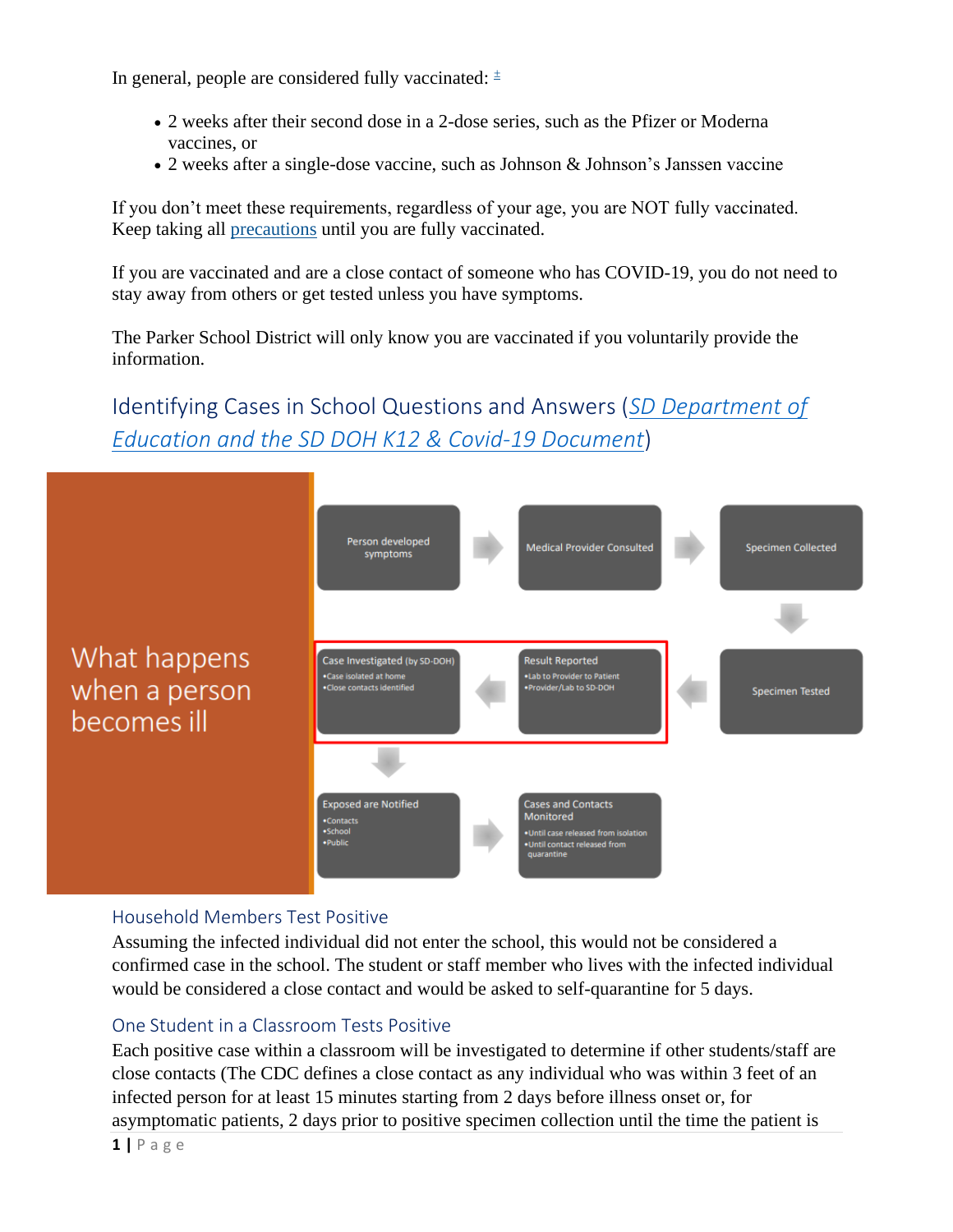isolated.) Close contacts will be notified and will need to complete a 5-day quarantine period to monitor for symptoms.

#### <span id="page-5-0"></span>Close Contact and Positive Case Notification

DOH will alert a school any time one of their students becomes a **positive case**. Through conversation with an infected individual (or a student's parent/guardian), DOH will work to

identify close contacts, including school close contacts. **DOH will notify close contacts of potential exposure** and direct the individual to self-quarantine for 5 days from the last exposure. Close contacts will receive a written notification from DOH at the beginning of their quarantine period



specifying their completion date for quarantine. If an individual becomes symptomatic and tests positive during their quarantine, they will begin a 5-day isolation period from the date of their symptom onset.

#### <span id="page-5-1"></span>Notification in the Middle of the School Day

DOH would not recommend school closure mid-day. Dismissal at the end-of-day is appropriate. Currently, CDC recommends waiting 24 hours, if feasible, before cleaning and disinfecting an affected area. Reinforce the importance of mitigation strategies such as social distancing, hand washing, symptom screening, cloth face coverings, etc.

#### <span id="page-5-2"></span>DOH Delay in School Notification Process

For close contact, **DOH alerts individuals directly**. It is up to the individual identified as the close contact to let the school know of this status. For a positive case, DOH will contact the school. An individual may receive notification of a positive case from their healthcare provider sooner than the DOH receives notification of the case. It would be advisable for the school to excuse based on the report from the parent, as DOH notification may be delayed.

Staff members will be expected to have classroom AND lunch seating charts as well as copies of classroom schedules readily available and stored in the [Office Covid-19 Classroom](https://drive.google.com/drive/folders/1N_X7Iij-HaK4nOYq79StGx8v_2YjZBcx?usp=sharing)  [Communication Google File](https://drive.google.com/drive/folders/1N_X7Iij-HaK4nOYq79StGx8v_2YjZBcx?usp=sharing) for the office staff to quickly be able to communicate with the S.D. DOH when they call inquire about specific cases.

#### <span id="page-5-3"></span>Violation of Public Health Order

The school should work through the DOH person working the case to obtain a public health order. If the child continues to come to school after testing positive for Covid-19 they will be in violation of the public health order, the school may notify their local law enforcement.

We encourage staff and students to stay home if they are feeling ill or have symptoms, regardless if it is Covid-19 related or not. All classes will be live streamed providing students with access to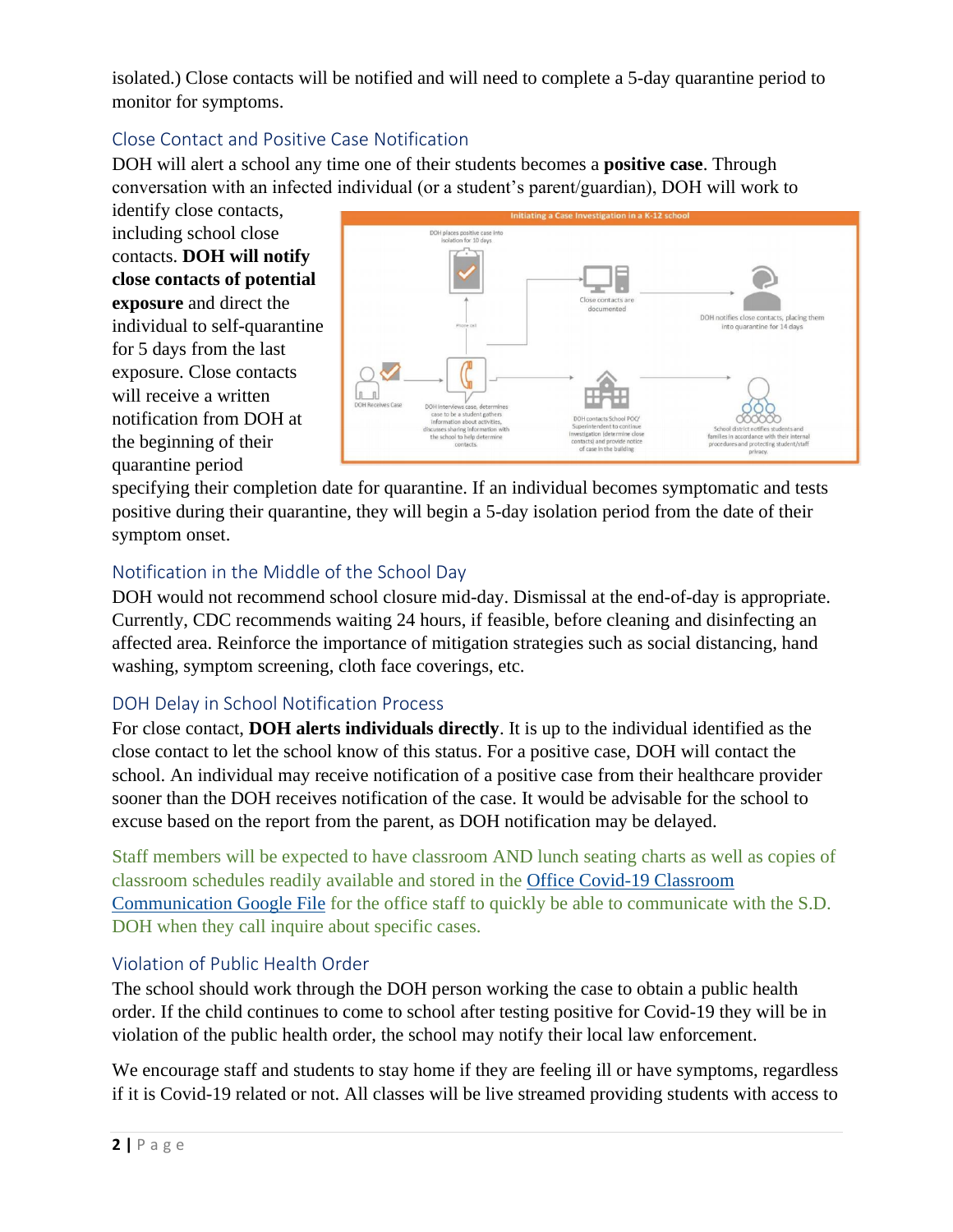the remote learning platform even if they are home for one day at a time due to illness or uncertainty of coming to school if they have symptoms and are in fear of infecting others.

#### <span id="page-6-0"></span>Returning to School After A Quarantine Period

The Department of Health will alert the school of any student or staff member who has tested positive. The S.D. DOH will not alert the school when an individual is released from isolation or quarantine. S.D. DOH will provide a letter to positive cases who complete their isolation period indicating they can return to school. The S.D. DOH will also provide a letter to the close contacts at the beginning of their quarantine period which will identify the completion

# **ISOLATION or QUARANTINE**

Isolation and quarantine help protect the public by preventing exposure to people who have or may have a **CONTAGIOUS DISEASE**.

**ISOLATION** separates sick people with a contagious disease from people who are not sick.

**QUARANTINE** separates and restricts the movement of people who were exposed to a contagious disease to see if they become sick.

## **ISOLATION**

Isolation is for people who are ALREADY SICK.

# **QUARANTINE**

**Quarantine is for people** who are NOT SICK, but may have been exposed.

date for quarantine. **Parents will be responsible to provide these letters to the school.**

## <span id="page-6-1"></span>Safety of Students, Staff, and Community/Visitors

#### <span id="page-6-2"></span>Students

Parent(s)/Guardian(s) are the first line of defense in assisting schools with identifying students who have a temperature above 100.4 degrees and/or are ill. The Parker School District is asking  $parent(s)/quantian(s)$  by referencing the [symptom](https://docs.google.com/document/d/1vqqgRCmd2jLZ5nEsg0QNd2cpu0ewYX0IMHFz08NFn7o/edit?usp=sharing)  [checklist](https://docs.google.com/document/d/1vqqgRCmd2jLZ5nEsg0QNd2cpu0ewYX0IMHFz08NFn7o/edit?usp=sharing) at home before sending students to school. Any student, with a temperature above 100.4 degrees, will be asked to stay home for 24 hours**.**

# **Home Screening**

#### **Symptoms**

- Temperature 100.4 degrees Fahrenheit or higher when taken by mouth
- Sore throat
- New uncontrolled cough that causes difficulty breathing
- Diarrhea, vomiting, or abdominal pain
- New onset of severe headache, especially with a fever
- **Close Contact / Potential Exposure** 
	- Identified as a close contact to a confirmed COVID-19 case (15 minutes or more within 6 feet or less)
	- Had close contact with a person under quarantine
	- Traveled to or lived in an area where large numbers of COVID-19 are reported (New cases exceed rate of 100 cases per 100,000 population in the past week)
	- Live in areas of high (substantial) community transmission while the school remains open (https://doh.sd.gov/news/coronavirus.aspx)

**RED** Symptom Alone = Exclude until 24 hours after fever resolves GREEN exposure + RED or BLUE Symptom = Exclude until test **BLUE Symptom Alone =** result is negative OR if untested, at least 10 days since symptom **Exclusion for COVID-19** onset (and 24 hours without fever AND symptoms improved) not necessary. Follow existing school policy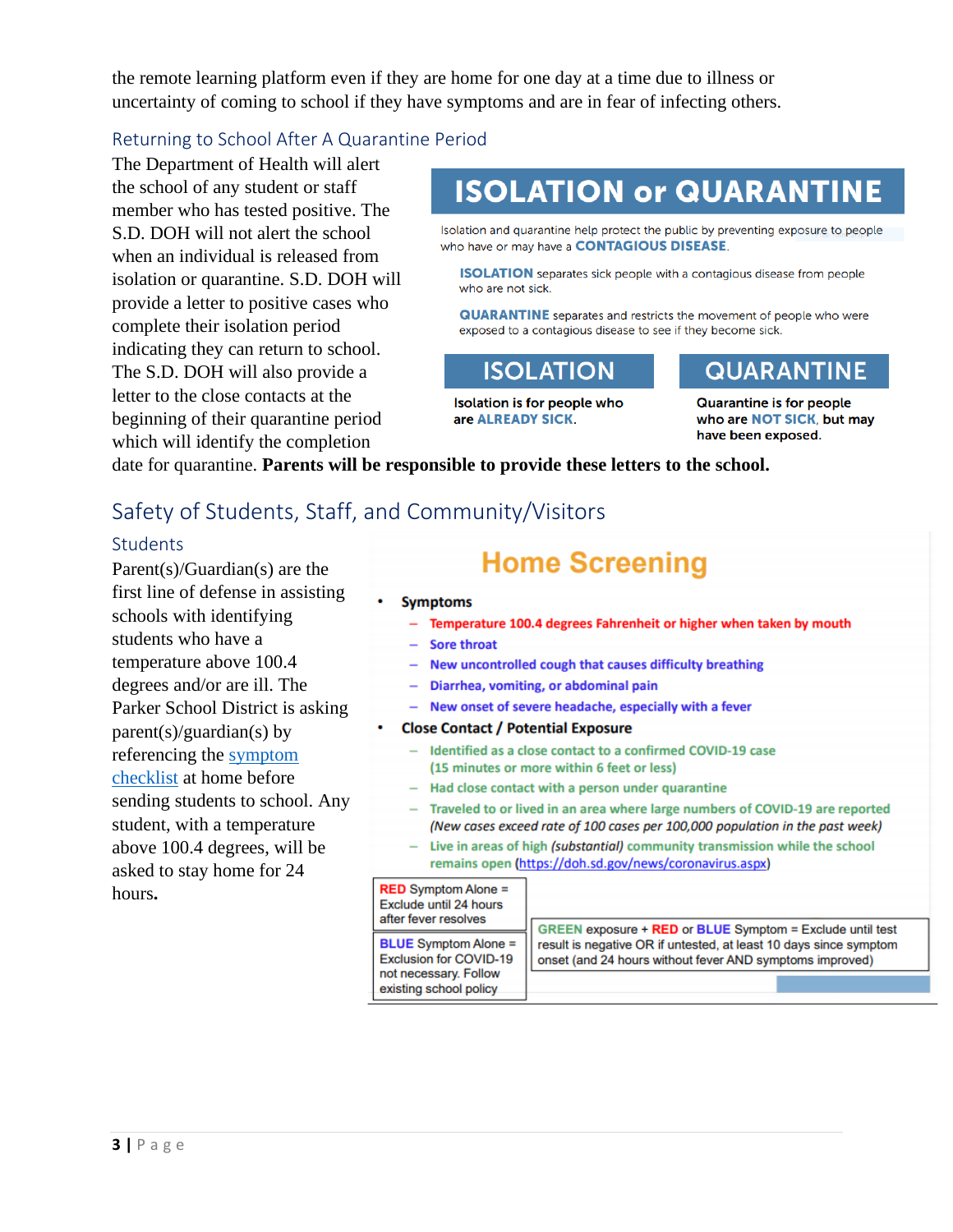Students who become ill during the school day will be sent to the main office, have their temperature checked, and be screened given the questions found within the symptom checklist above. The student will be given a mask, parent(s)/guardian(s) will be contacted, and the student will be isolated in one of our private areas within the building until the student can be picked up.

## When can a person transmit SARS-CoV-2?



#### <span id="page-7-0"></span>Personal Protection Equipment (PPE)

Masks are recommended for students and staff. Parker School District cloth masks will be gifted



to each student as soon as they are available. Disposable masks are available if needed. Families are asked to help launder the masks on a regular basis. Students and staff will be encouraged to wear masks responsibly when social distancing is not possible, without distractions to individual learning environments. Congested areas consist of common areas such as PE, Music, Hallways…

If a student struggles to wear his/her mask respectfully the [Protocol for Face Masks](https://docs.google.com/document/d/1dFQ-qxSc_de4FDNeaMye0jgskAB3FDdJascLyiyMLv4/edit?usp=sharing) will be implemented which states:

If a student continuously misuses their face covering:

- 1. Parent(s)/guardian(s) will be contacted
- 2. Parent(s)/guardian(s)/student will be given the option to either remain in school without their face covering, or the student will be sent home upon contact and permission of parent/guardian.

#### <span id="page-7-1"></span>**Staff**

Staff members are encouraged to take their temperatures at home and reference the [symptoms](https://docs.google.com/document/d/1vqqgRCmd2jLZ5nEsg0QNd2cpu0ewYX0IMHFz08NFn7o/edit?usp=sharing)  [checklist](https://docs.google.com/document/d/1vqqgRCmd2jLZ5nEsg0QNd2cpu0ewYX0IMHFz08NFn7o/edit?usp=sharing) upon entering the building each day. If a staff member has a temperature above 100.4 degrees, they must stay home until their temperature is below 100.4 degrees for 24 hours. Staff members are encouraged to wear masks in high traffic areas and while working closing with a student. Staff are also encouraged to practice social distancing throughout the school day as much as possible by maintaining a distance of 3 feet from students and staff members.

#### <span id="page-7-2"></span>Community/Visitors

Community members and visitors will not be allowed into the classrooms or areas outside of the office areas during the school day. If community members or visitors want to come into the school, they need to be approved by the school administrator and adhere to the same screening and temperature checks as the students and staff. Visitors are encouraged to refrain from partaking in school lunch with their student(s) at this time.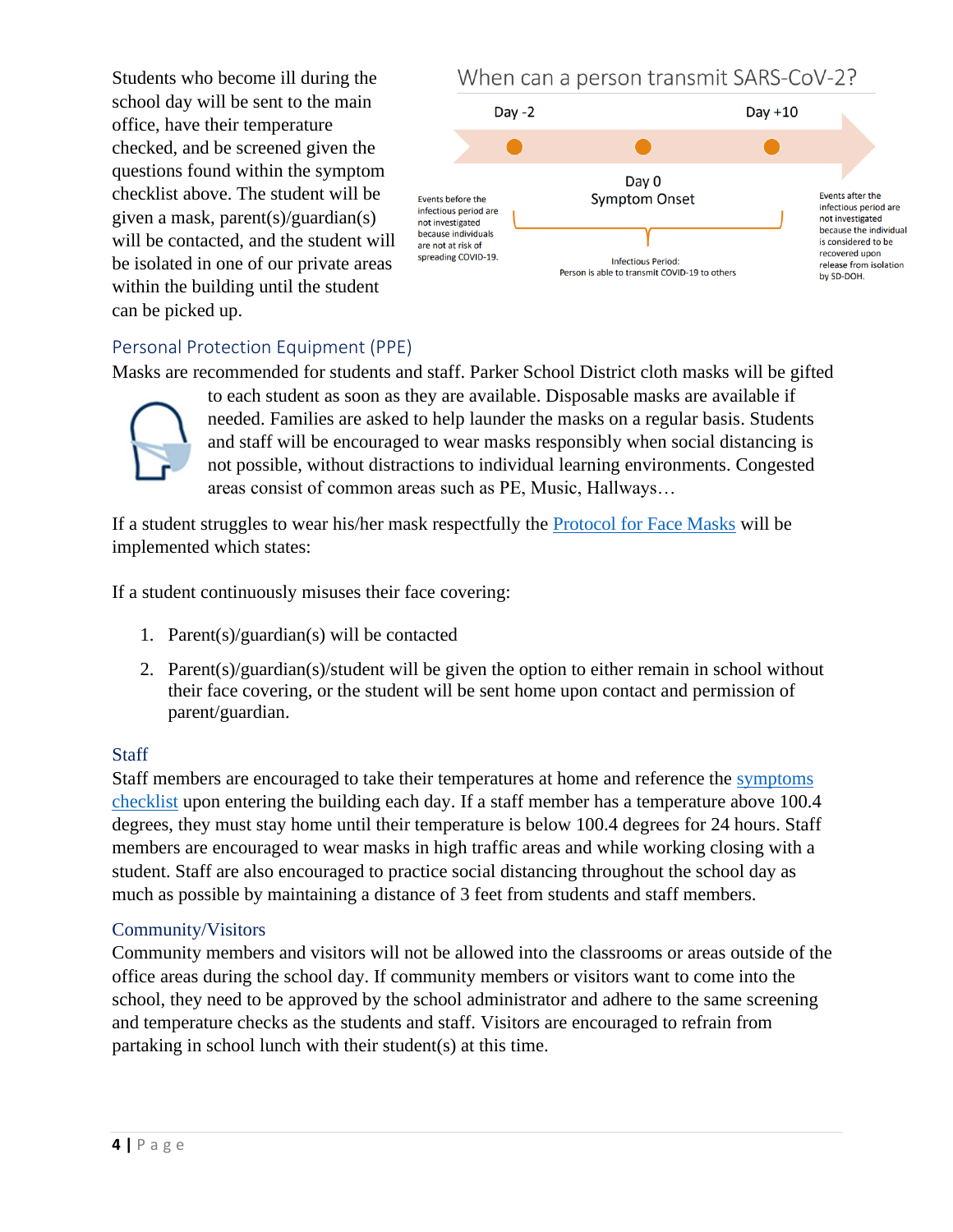## <span id="page-8-0"></span>Preventative Student Education

Students will have time in their school schedule to accommodate hand washing/hand sanitizing procedures during the school day. All classrooms and grade levels will have frequent sanitizing of shared areas after use by students and staff. Posters for correct hand washing and hand sanitizing procedures will be on display throughout the building.

## <span id="page-8-1"></span>General Disinfection Measures Protocol



Our goal is to establish and maintain a sanitary baseline throughout the school year. The site has been 100% disinfected and continues to be cleaned and disinfected daily. Please reference the *[Parker School District Return to Learn Plan](https://docs.google.com/spreadsheets/d/1tGIIlT2vQtK-_n7GsEbiOYJDbwbNjv5YsCgfCokmZ5Y/edit#gid=773393178)* for a more detailed layout of our flexible Leveled process.

| <b>Category</b>                       | <b>Area</b>                                                                     | <b>Frequency</b>                                 |
|---------------------------------------|---------------------------------------------------------------------------------|--------------------------------------------------|
| <b>Workspaces</b>                     | Classrooms, Offices                                                             | At the end of each use/day                       |
| <b>Appliances</b>                     | Refrigerators,<br>Microwaves, Coffee<br>Machines                                | Daily                                            |
| <b>Electronic</b><br><b>Equipment</b> | Copier machines,<br>Shared computer<br>monitors, TV's,<br>Telephones, keyboards | At the end of each use/day and/or<br>between use |
| <b>General Used</b><br><b>Objects</b> | Handles, light<br>switches, sinks,<br>restrooms                                 | At least 4 times a day                           |
| <b>Buses</b>                          | Bus seats,<br>handles/railing, belts,<br>window controls                        | At the end of each use/day                       |
| <b>Common Areas</b>                   | Cafeteria, Library,<br>Conference rooms,<br>Gyms, Common Areas                  | At the end of each use/day; between<br>groups    |

## <span id="page-8-2"></span>Bus Drivers/Bus Protocols



Bus drivers or custodial staff must disinfect the buses at a minimum:

- 1. After the morning route
- 2. After the afternoon route
- 3. Bus drivers will be encouraged to wear masks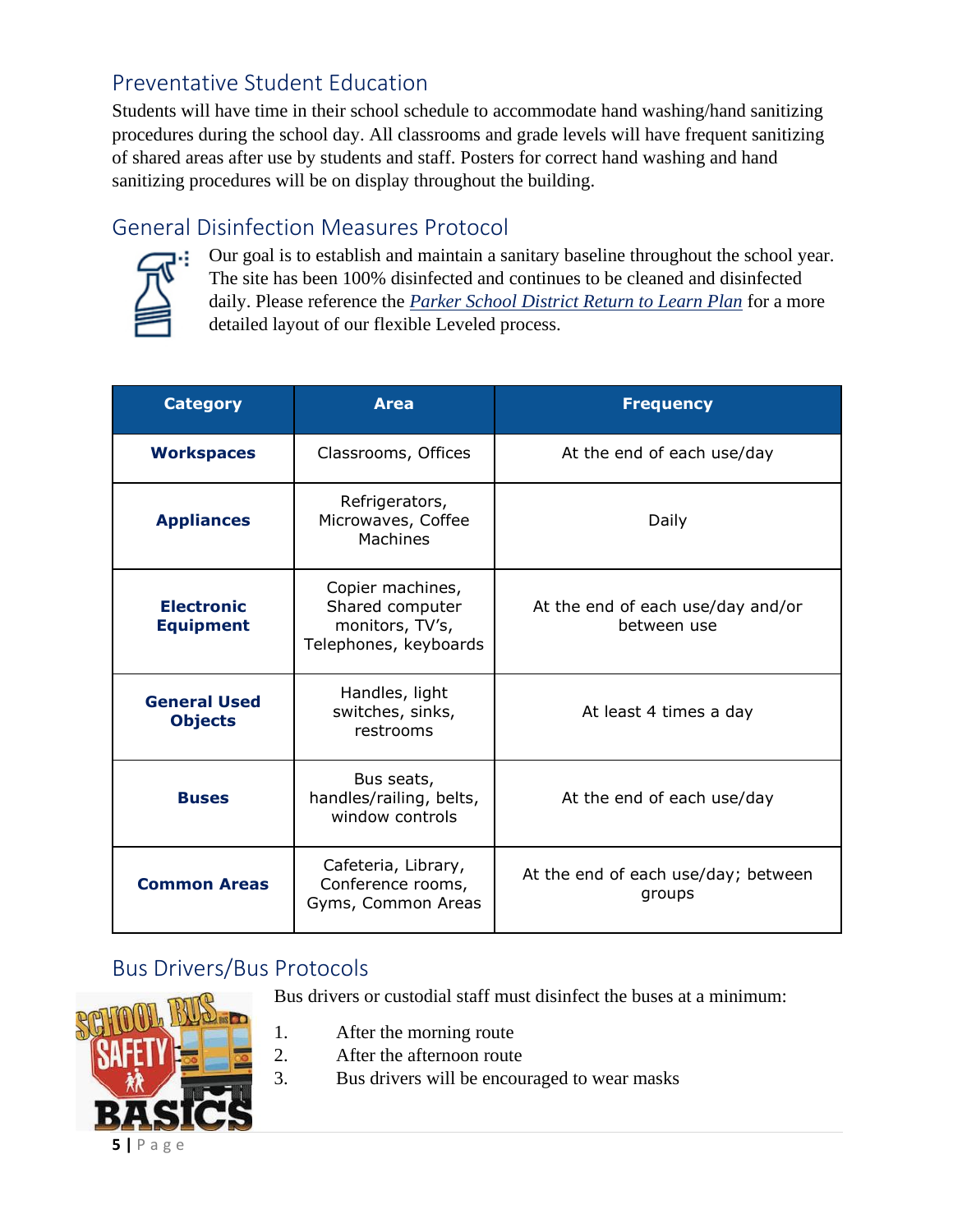Face masks are recommended on Parker School District busses for students. Students will have assigned seats and families will sit with each other on the bus. Bus windows will be opened when applicable to increase the movement of airflow on the bus.

## <span id="page-9-0"></span>Student Meals

Traditional breakfast and hot lunch will be served daily with individually wrapped condiments. Student lunch and recess periods will be staggered in efforts to lower the population in the cafeteria. Additional tables have been purchased and may be set-up in other areas to increase social distancing. Please reference the *[Parker School District Return to Learn Plan](https://docs.google.com/spreadsheets/d/1tGIIlT2vQtK-_n7GsEbiOYJDbwbNjv5YsCgfCokmZ5Y/edit#gid=773393178)* for a more detailed layout of our flexible Leveled process.

## <span id="page-9-1"></span>Extracurricular Activities

SDHSAA and S.D. DOH guidelines will be followed for all extracurricular activities. Activities will be canceled if level 3 of the Parker Return to Learn Plan is in action due to student illness.

Activities will take place as scheduled if remote learning is activated for a period of time due to staff illness.

Spectators (staff, students, and families) are encouraged to wear masks while attending school events and visiting other schools. While participating in activities, students and staff will adhere to the home team's Covid-19 protocol and procedures.

## <span id="page-9-2"></span>Locker Rooms

While in locker rooms, students are to practice social distancing, which means attempting stay 3 feet from others as a normal practice. Eliminate contact with others, such as handshakes. Avoid touching surfaces touched by others to the extent feasible. Avoid anyone who is coughing, sneezing or appears to be sick. Masks are recommended in confined spaces.

## <span id="page-9-3"></span>Special Education

The Parker School District will continue to provide educational opportunities to the general student population during a school closure. The school will ensure students with disabilities also have equal access to the same opportunities, including Free Appropriate Public Education (FAPE). Students with a disability can be provided special education and related services identified in the student's Individualized Education Plan (IEP) developed under IDEA (Individuals with Disabilities Education Plan), or a plan developed under Section 504.

"If a child with a disability is absent for an extended period of time because of a COVID-19 infection and the school remains open, then the IEP Team must determine whether the child is available for instruction and could benefit from homebound services such as online or virtual instruction, instructional telephone calls, and other curriculum-based instructional activities, to the extent available." (*[SD DOE; Providing Services to Students with Disabilities](https://www2.ed.gov/policy/speced/guid/idea/memosdcltrs/qa-covid-19-03-12-2020.pdf)*).

[SD Department of Education's Guide for Special Education](https://doe.sd.gov/coronavirus/documents/SPED-Guidance-072920.pdf)

## <span id="page-9-4"></span>Social Emotional Wellbeing of Students and Staff

The social and emotional well-being of students and staff is always a priority. The Parker School District staff will receive in-service training by our ACES Committee members on *Trauma and*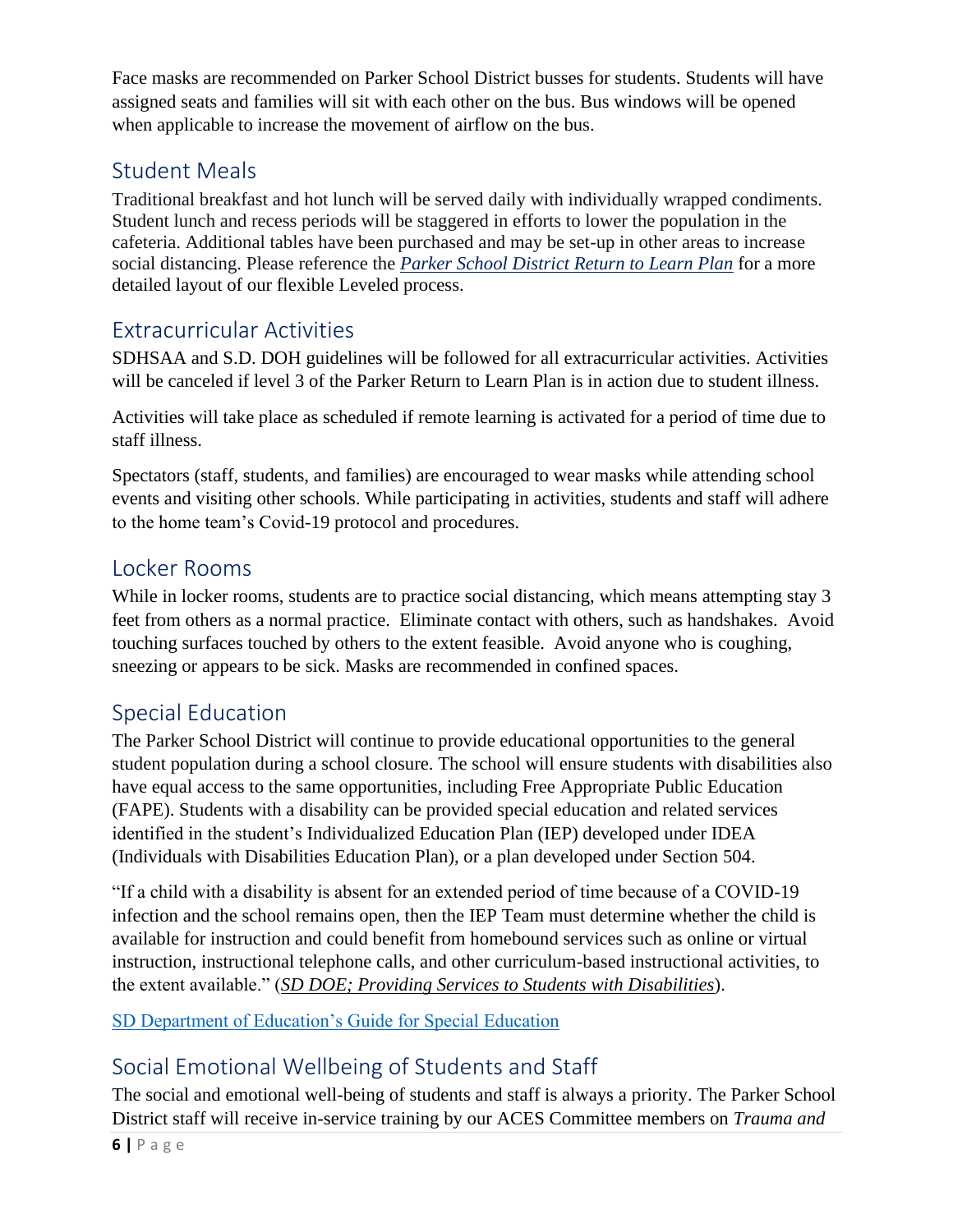*Returning to the Classroom after Remote Learning*. The school district will continue to work with our mental health professionals, ACES Committee, and counselors to provide families and staff with up to date, accessible resources when needed. Staff will work with parent(s)/guardian(s) and students individually or in a group setting to assist with students' social and emotional wellbeing.

## <span id="page-10-0"></span>Staff Training

Our plan is to provide a more effective and efficient remote learning opportunity for students if the need arises. Staff members will utilize the *Learn from Home* landing page to communicate remote learning agendas/materials with students and families. Links to staff email, websites, Planbook, and classroom platforms such as Google Classroom will be located on the landing page for ease of access to remote learning material. Staff will be provided with in-depth training during in-service times at the start of the year.

## <span id="page-10-1"></span>Beginning of the School Day and End of the Day Procedures

While in level zero of the *[Parker School District Return to Learn Plan](https://docs.google.com/spreadsheets/d/1tGIIlT2vQtK-_n7GsEbiOYJDbwbNjv5YsCgfCokmZ5Y/edit#gid=773393178)*, students will be allowed to play on the playground before school with doors opening no earlier than 7:40am for breakfast. If a move to level 1 of the *[Parker School District Return to Learn Plan](https://docs.google.com/spreadsheets/d/1tGIIlT2vQtK-_n7GsEbiOYJDbwbNjv5YsCgfCokmZ5Y/edit#gid=773393178)* is needed, school doors will still open no earlier than 7:40am on school days. However, elementary students will immediately enter the building, wash their hands, and report to their classrooms in attempt to maintain social distance and accommodate the CDC and S.D. DOH guidelines.

Dismissal times will take place at various intervals at the end of the day to adhere to social distance protocols.

# <span id="page-10-2"></span>Explanation of Level System (click the link to view a detailed version of the *[Parker Return to Learn Plan](https://docs.google.com/spreadsheets/d/1tGIIlT2vQtK-_n7GsEbiOYJDbwbNjv5YsCgfCokmZ5Y/edit?usp=sharing)*)

The school district will enact the *Parker Return to Learn Plan* when cases of COVID occur within the community and the DOH has identified our area as a level 3 substantial spread. The administration



will work with S.D. DOH and our local health care providers to determine the best course of action within our school district. If the number of cases increases, the school district will move over a level unless more prevention is needed, based on the advice from S.D. DOH and our local health care providers. The school district administration will decide on what level we will implement based on the number of cases in our area and the recommendation of S.D. DOH and our local health care providers.

Level 0: Low to moderate cases in spread amongst our community as identified by the DOH. S.D. DOH recommends school remains in sessions. Staff and students are to follow guidelines provided in the *Parker School District Return to Learn Plan.* Masks are recommended for students and staff in common areas or while working in close proximity to one another.

Day-to-day school operations will take place as close to traditional as possible.

**Level 1**: Moderate to high cases identified in our community by the DOH. Meaning students/staff members have been identified as being in close contact of a positive Covid-19 case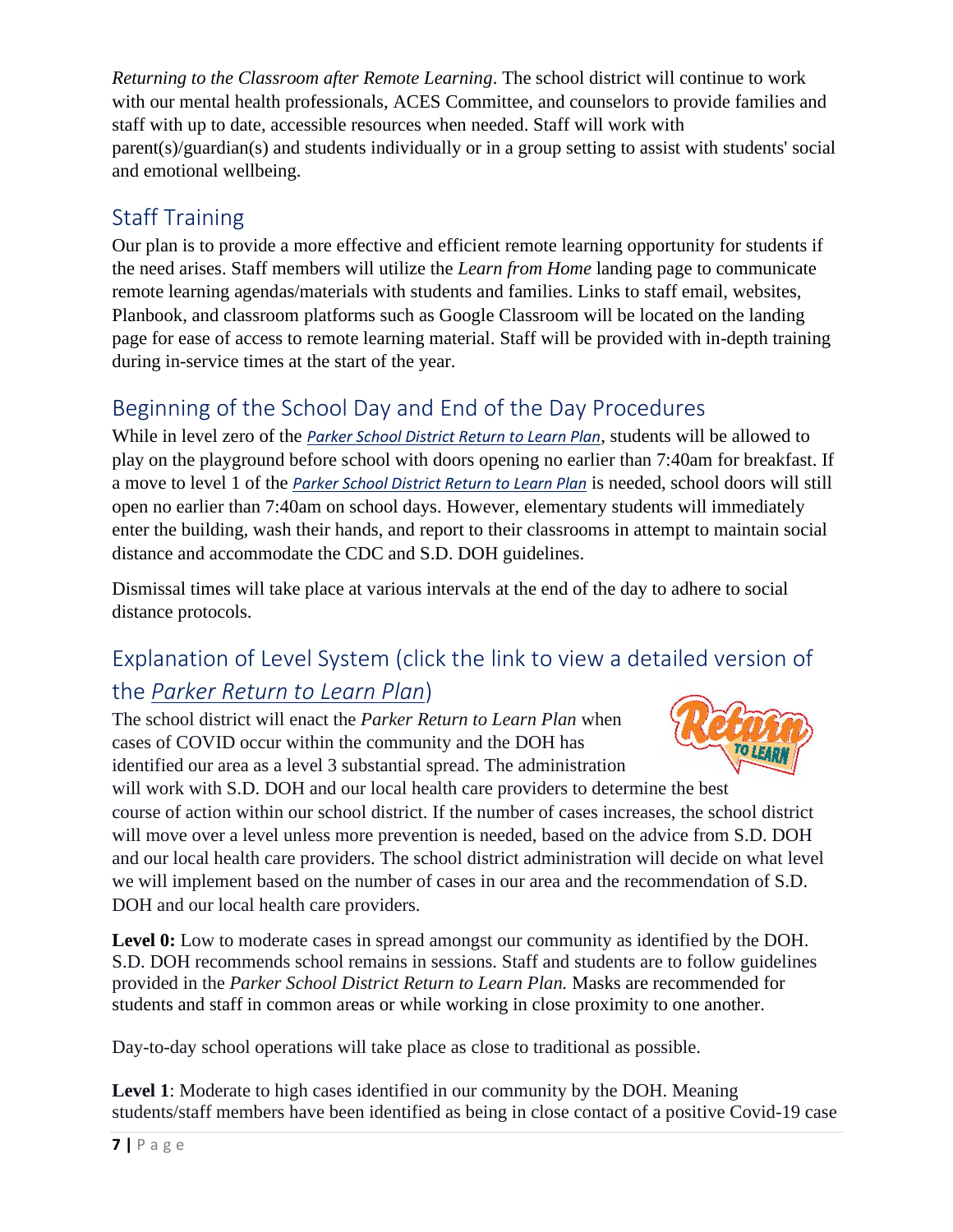outside of the school community. The S.D. DOH recommends school remains in session and to follow guidelines provided in the *Parker Return to Learn* plan.

Masks are recommended for students and staff in common areas or while working in close proximity to one another. Increased social distance will be used where applicable. Traditional breakfast and hot lunch will take place (see above).

**Level 2**: Very high level of positive cases identified by the DOH in the school and the community. Students/staff members have been identified as a positive Covid-19 case. S.D. DOH recommends that school officials reassess processes looking for gaps in prevention strategies. CDC and S.D. DOH will recommend closing off areas used by the sick person and waiting 24 hours (if feasible) before cleaning and disinfecting. S.D. DOH will contact school administration for further instruction and contact tracing information. S.D. DOH recommends that schools may stay open and follow guidelines provided in *Parker School District Return to Learn Plan and Process.*

Possible closures:

- 1. Same grades only
- 2. Wings of the school
- 3. Students only
- 4. K-6 only, or 7-12 only
- 5. 72-hour cleaning cycles
- 6. 14-day quarantine cycles

Students and staff may be required to wear a mask in situations administration deems necessary. Traditional breakfast and hot lunch will take place with the use of disposable products; trays and silverware (see above). If social distancing cannot occur, lunch services will be provided in the classroom. The administration may determine that some classes will eat in their classrooms if needed to try and adhere to social distancing recommendations from the CDC, WHO, and S.D. DOH. Staggered bus routes may take place to limit the number seating on the bus.

**Level 3:** If school closure is necessary because of severe risk or spread, we will follow the steps listed below.

Options for remote learning attendance:

- 1. All staff report to school, students do not; remote learning will be accessed through the Parker School District's *Learn from Home* landing page.
- 2. Facilities will be closed to everyone.

The Parker School District will remain in Level Three until positive cases have been determined to no longer be contagious, the amount of quarantine days have passed, no other positive cases have been covered and the S.D. DOH has been contacted for guidance and recommendations.

## <span id="page-11-0"></span>Academics and Home-Based Learning Expectations

When the school district determines, through advice from S.D. DOH and our local health system, the use of remote learning or students that have chosen remote learning, students are expected to have their materials done on time. That means during each "virtual" school day, a new lesson will be presented for the students. Students are expected to attend live online classes during their scheduled class time.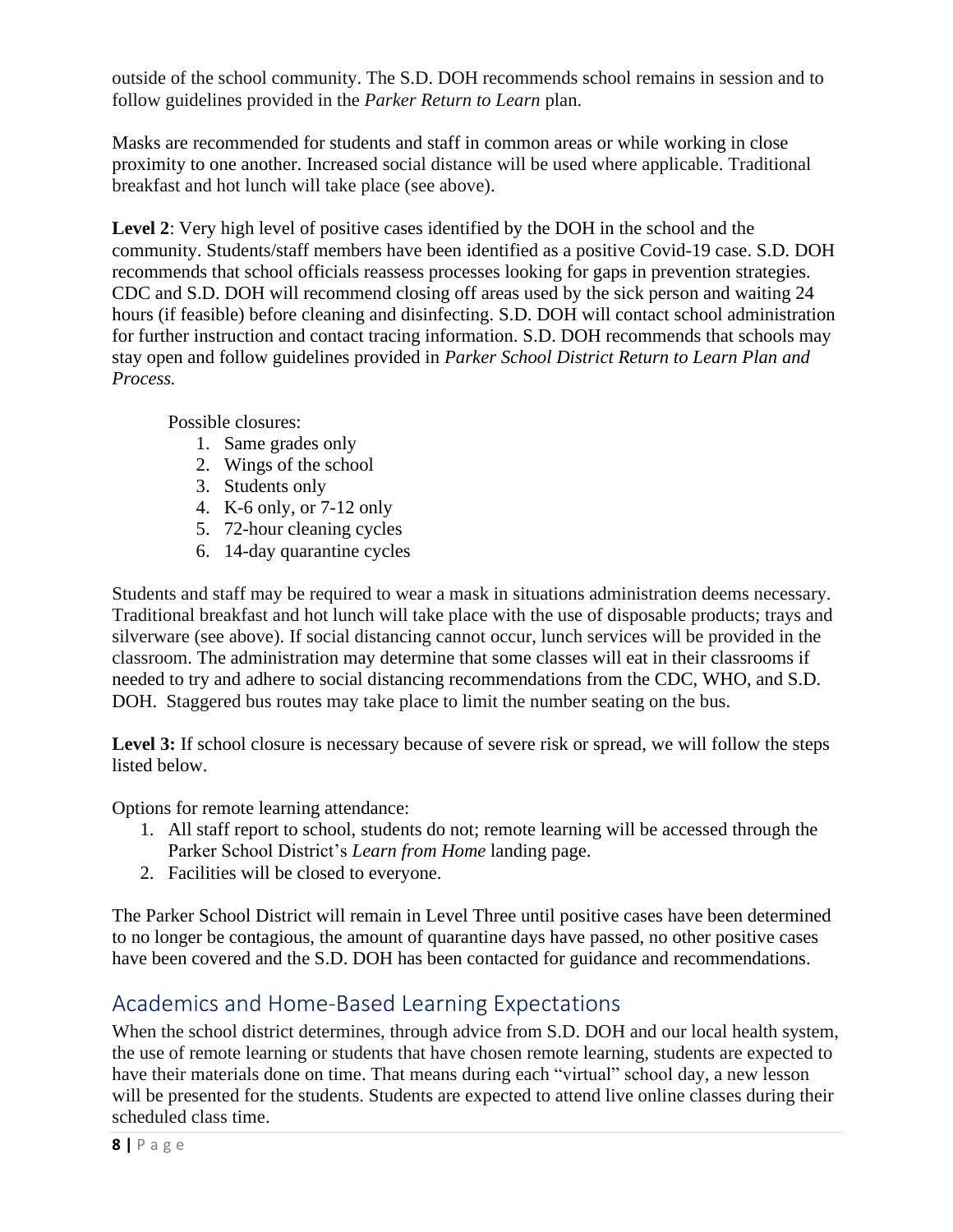**If reliable internet service is an issue for participating in online instruction, families can make accommodations by contacting the school offices.**

## <span id="page-12-0"></span>Remote Learning Expectations

Remote learning will not be an option during the 2021-21 school year. If the need arises due to an increasing amount of positive cases while in level 1 of the *[Parker School District Return to Learn](https://docs.google.com/spreadsheets/d/1tGIIlT2vQtK-_n7GsEbiOYJDbwbNjv5YsCgfCokmZ5Y/edit#gid=773393178)  [Plan](https://docs.google.com/spreadsheets/d/1tGIIlT2vQtK-_n7GsEbiOYJDbwbNjv5YsCgfCokmZ5Y/edit#gid=773393178)*, students may opt for face-to-face or remote learning instruction from home. Students selecting the remote learning format will be required to complete distance learning until the end of the current quarter. The model for receiving education, whether face-to-face or virtually will be reassessed after each quarter.

Students will also be expected to log into virtual class sessions following their individual course schedule given the first week of school or found within the DDN Campus portal.

If the Parker School District is in level 1 of the *[Parker School District Return to Learn Plan](https://docs.google.com/spreadsheets/d/1tGIIlT2vQtK-_n7GsEbiOYJDbwbNjv5YsCgfCokmZ5Y/edit#gid=773393178)* before the start of the school year, families wishing to participate in distance learning are to notify the Parker School District by **August 10th** .

#### <span id="page-12-1"></span>K-4 Remote Learning Format

When the Parker School District is in level four (remote learning instruction) students are expected to attend online classes according to the K-4 remote learning schedule. Students opting to participate in Remote Learning vs face-to-face instructions, while in level 1 of the Return to Learn Plan, will commit to one full quarter at a time. Following each quarter, students will be given an opportunity to change their mode of instruction.

Everyone will use the same starting point to access Remote Learning materials:

- 1. Learn from Home Landing page
- 2. Click Class Information
- 3. Teachers will follow a similar K-4 Remote Learning Format similar to this [example link.](https://docs.google.com/document/d/17mqv-dfBOxiX6QioBleCMWMwdq9a845u3ACrz3_M9kk/edit)
- 4. A link to the Google Classroom or preferred teaching platform will be available at this location.

#### <span id="page-12-2"></span>K-4 Grading Policy/Attendance/Instructional Hours

Students are to complete their assignments and be in attendance for each course whether they attend school in the face-to-face or virtual learning setting. The grading policy will remain the same and can be found in the student handbook. Students are determined to be truant if they are not completing their assignments (face-to-face or virtually) or if they do not schedule and attend their mandatory missing work appointment with their teachers.

The expectation is that schools will be able to meet the minimum hour requirements of SDCL 13-26-1, whether through face-to-face learning, remote learning, or some combination thereof. When calculating instructional hours, these remote learning days count the same as a day of instruction and should be recorded as such in the student information system.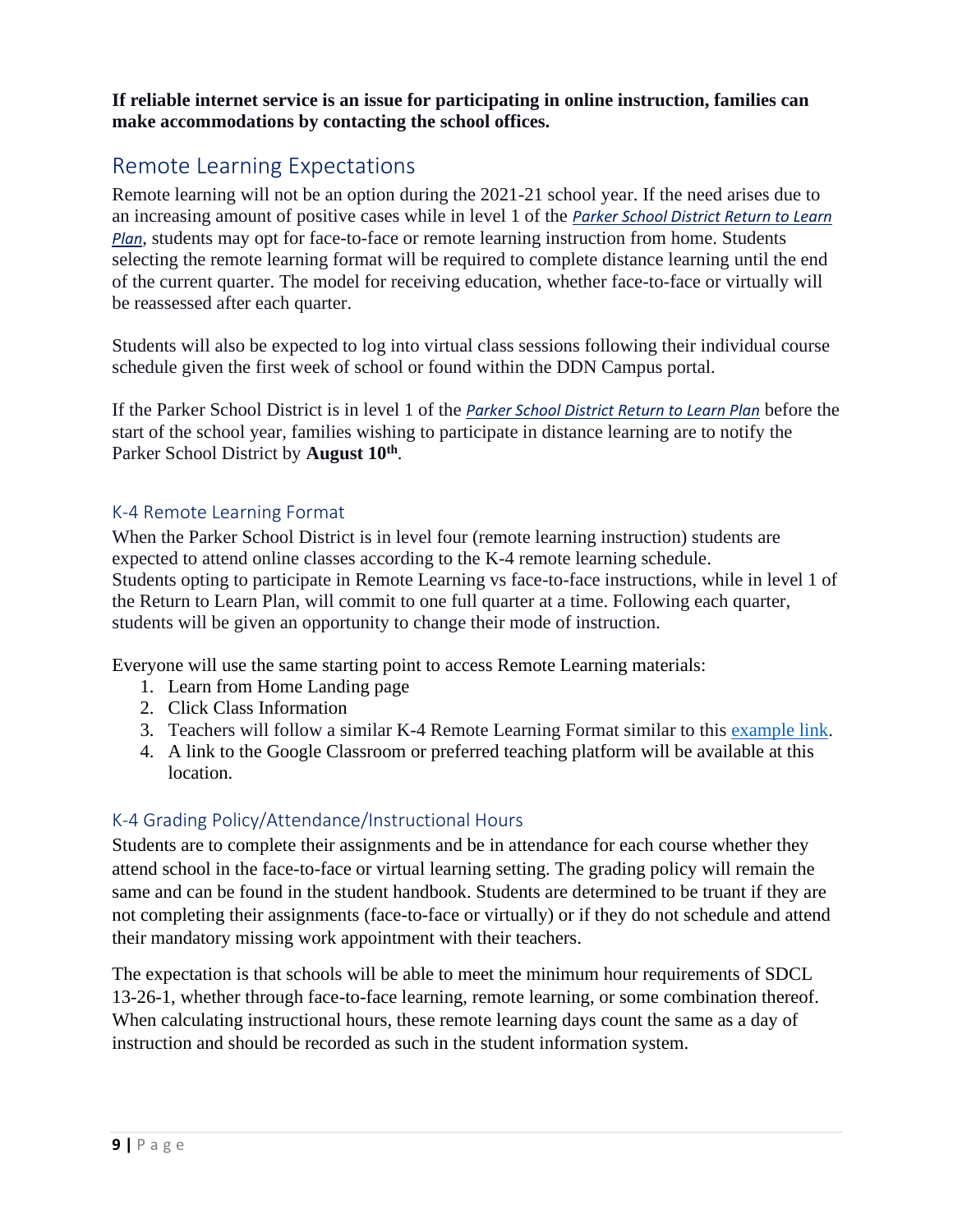#### <span id="page-13-0"></span>K-4 Parent Updates

Parents will be notified of their student(s) progress by Friday of the current school week (could possibly fall on a Thursday).

#### <span id="page-13-1"></span>K-4 Classes/Lesson Plans

All grade levels will access the *Learn from Home* landing page to collect material for the school day. The page will have links to provide the student and parent(s)/guardian(s) with a list of the teacher's classes or subjects that they teach. Students and parent(s)/guardian(s) can click on each link for the daily lesson in their classroom. Each day will have the standard the student will learn, the video link for the class that day, and the assignment.

#### <span id="page-13-2"></span>5-12 Remote Learning Format

Students opting to participate in Remote Learning vs face-to-face instructions, while in level 1 of the Return to Learn Plan, will commit to one full quarter at a time. Following each quarter, students will be given an opportunity to change their mode of instruction.

Students in grades 7-12 are expected to attend live online classes according to their scheduled class time if opting to participate in remote learning while in level 1.

Students in grades 5 and 6 will follow a remote learning schedule developed by their teachers.

Everyone will use the same starting point to access Remote Learning materials:

- 1. Learn from Home Landing page
- 2. Click Class Information
- 3. PlanBook
	- a. A link to the Google Classroom or preferred teaching platform will be available at this location.

#### <span id="page-13-3"></span>5-12 Grading Policy/Attendance/Instructional Hours

Students are to complete their assignments and be in attendance for each course whether they attend school in the face-to-face or virtual learning setting. Students in grades 9-12 must complete assignments and be in attendance to receive credit. The grading policy will remain the



same and can be found in the student handbook. Students are determined to be truant if they are not completing their assignments (face-to-face or virtually) or if they do not schedule and attend their mandatory missing work appointment with their teachers. The expectation is that schools will be able to meet the minimum hour

requirements of SDCL 13-26-1, whether through face-to-face learning, remote learning, or some combination thereof. When calculating instructional hours, these remote learning days count the same as a day of instruction and should be recorded as such in the student information system.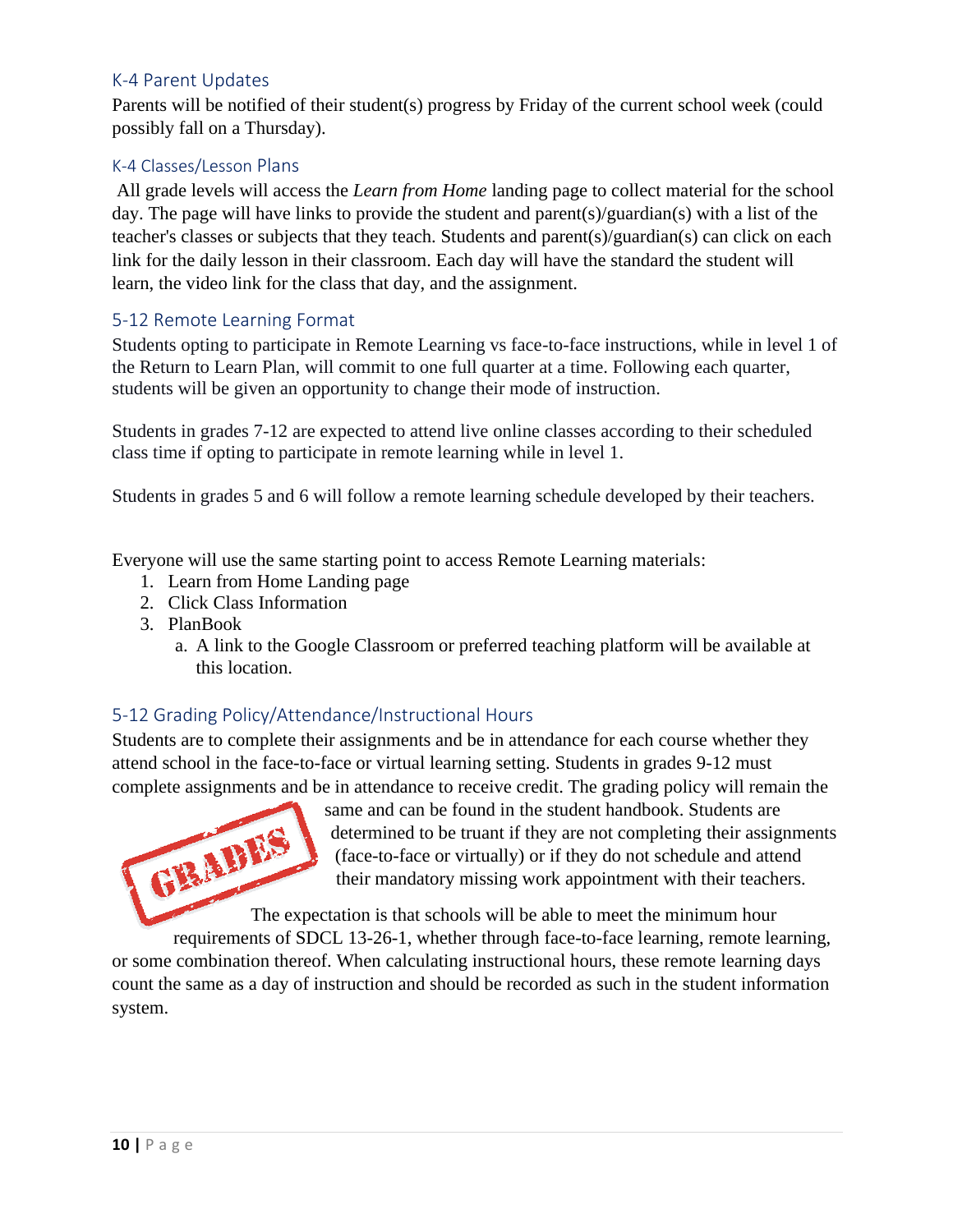#### <span id="page-14-0"></span>5-12 Parent Communication

Students must complete their work in each class. Teachers will communicate grades/missing

work via email grades 5 and 6. Students and parent(s)/guardian(s) in grades 7-12 are to check their student(s) grades using DDN Campus. Parents will be notified of their student(s) missing work by Friday of the current school week (could possibly fall on a Thursday).

#### <span id="page-14-1"></span>5-12 Classes/Lesson Plans

All grade levels will access the *Learn from Home* landing page to collect material for the school day. The page will have links to provide the student



and parent(s)/guardian(s) with a list of the link for the daily lesson in their classroom. Each day will have the standard the student will learn, the video link for the class that day, and the assignment. Please allow teachers time to get these materials uploaded each day for your child(ren) as some videos will be posted after the recording of the first live class period.

## <span id="page-14-2"></span>Frequently Asked Questions and Answers 2021-22

- Will the Parker School District start on time?
	- $\circ$  Yes, the start date will be August 25<sup>th</sup> for face-to-face instruction and optional remote learning if in level 1. As of August 3rd, 2021 we will be operating on level 0 of the [Parker Return to Learn Plan.](https://docs.google.com/spreadsheets/d/1tGIIlT2vQtK-_n7GsEbiOYJDbwbNjv5YsCgfCokmZ5Y/edit?usp=sharing)
- Will the Parker School District require masks?
	- o Masks are recommended, not required. One Parker Pheasant cloth mask will be gifted to each student when the masks become available. The Parker School District will support staff and students who wish to wear face coverings in accordance with the protocol mentioned above in this document.
- Will the Parker School District offer a remote learning option for students?
	- o No. Remote learning will only be offered if in level 1 of the [Parker Return to](https://docs.google.com/spreadsheets/d/1tGIIlT2vQtK-_n7GsEbiOYJDbwbNjv5YsCgfCokmZ5Y/edit?usp=sharing)  [Learn Plan](https://docs.google.com/spreadsheets/d/1tGIIlT2vQtK-_n7GsEbiOYJDbwbNjv5YsCgfCokmZ5Y/edit?usp=sharing) for students and families who feel their student(s) are more comfortable learning from home. Please see above for remote learning rules and guidelines.
- Will athletics and extra-curricular activities be offered?
	- o Yes, we will be using the SDHSAA guidelines to monitor participation in athletics and activities. The athletics and activities schedule will be a fluid document; travel decisions will be made on a weekly basis. Masks will be recommended while attending home and away events.
- Will the Parker School District be offering traditional hot lunch?
	- o Yes, school lunch will be an option regardless of the level we are currently operating at during that time. The location within the building and the type of meal served may vary depending on the level the Parker School District is in at that time.
- How many cases will it take to change levels in our plan?
	- o The SD DOH and CDC does not place a number on positive Coronavirus cases as a determining factor when changing levels of district learning strategies. The Parker School District will use community data trends, hospitalizations, positive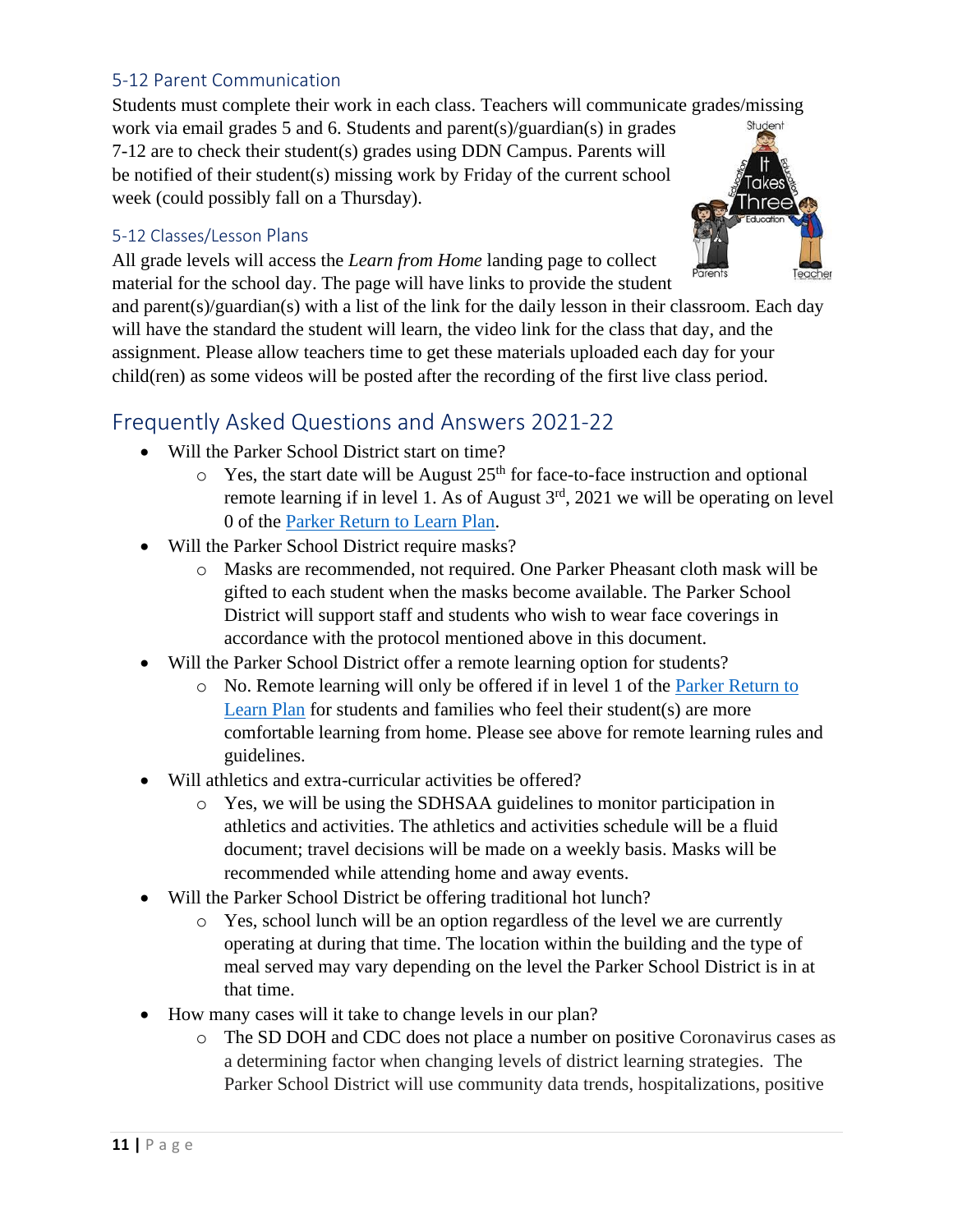case numbers, and guidance from SD DOH to determine when we change levels or when we go to a remote learning model.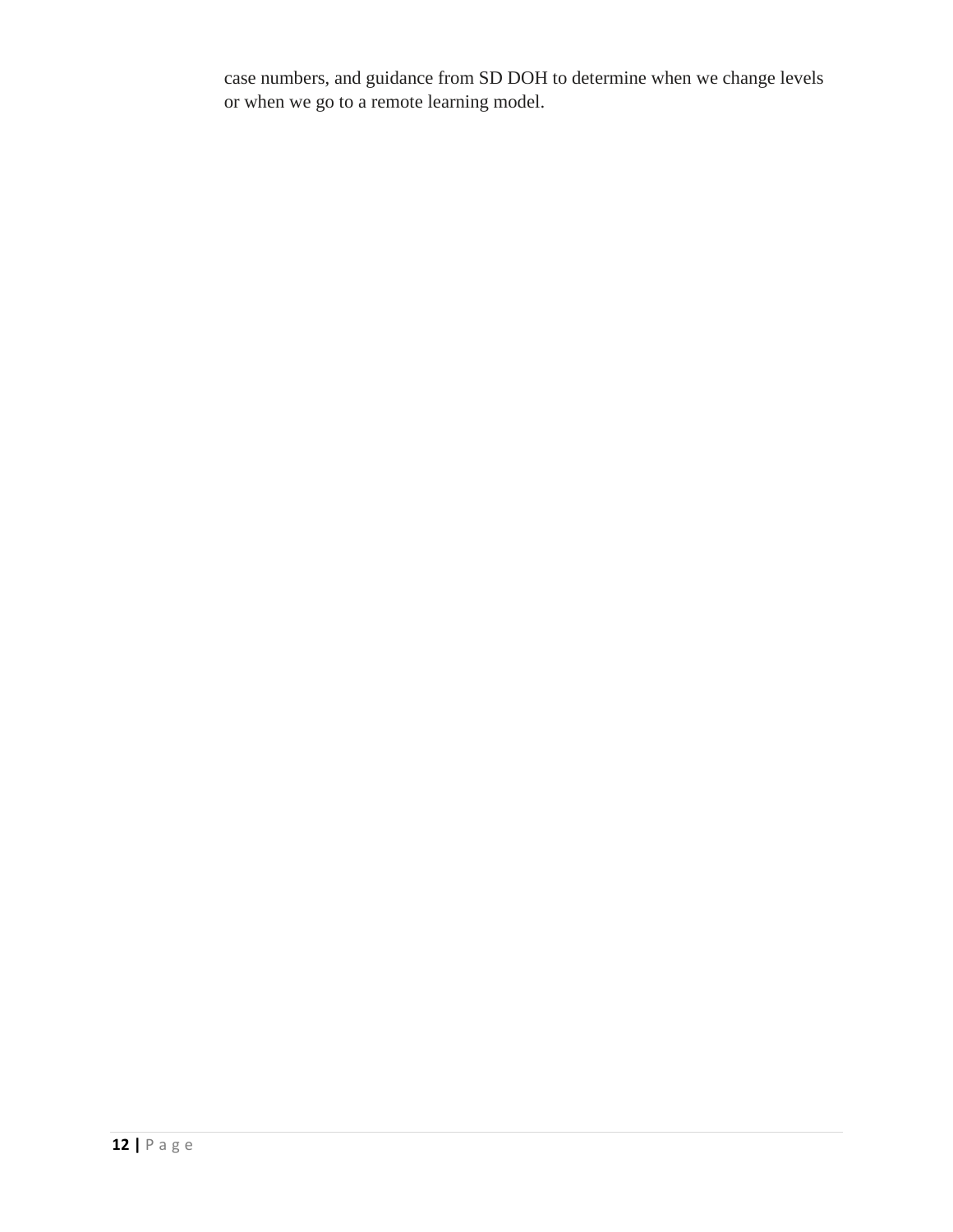

# **Frequently Asked Questions about** COVID-19 Vaccines for Children

The United States **Food and Drug Administration (FDA)** and the **Centers for Disease Control and Prevention (CDC)** have recently approved and recommended the Pfizer and BioNTech COVID-19 vaccine for **children aged 5 to 11**.

The South Dakota Department of Health has put together this sheet to answer questions parents and guardians may have regarding the pediatric COVID-19 vaccination.

#### The COVID-19

**vaccine is FREE**  all people living in the U.S., regardless of their

immigration or health



## Who is eligible for the pediatric COVID-19 vaccine?

All children ages 5-11 are eligible to receive the pediatric COVID-19 vaccine. Children ages 12-17 are eligible to receive the Pfizer COVID-19 vaccine authorized for adults.

## What is the difference between the pediatric Pfizer COVID-19 vaccine and the adult Pfizer COVID-19 vaccine?

The pediatric vaccine (for ages 5-11) isthe same vaccine asthat for persons ages 12 and older, but at a lower dose. Both vaccines come in a two-dose series given three weeks apart.

## Is the vaccine safe for children 5-11 years old?

Over 3,000 children have received the vaccine during clinical trials. The data collected during those trials proves that the vaccine is both safe and effective. The most common side effects include headaches, fever, and chills in the two days post- vaccination.

## How well does the vaccine work?

Clinical trials conducted on children ages 5-11 have shown 90.7% efficacy in fighting COVID-19. The vaccine produces a strong immune response in children which helps prevent serious illness from the virus.

## Why should children get vaccinated for COVID-19?

Getting a COVID-19 vaccine can help protect children ages 5 years and older from getting COVID-19 or its